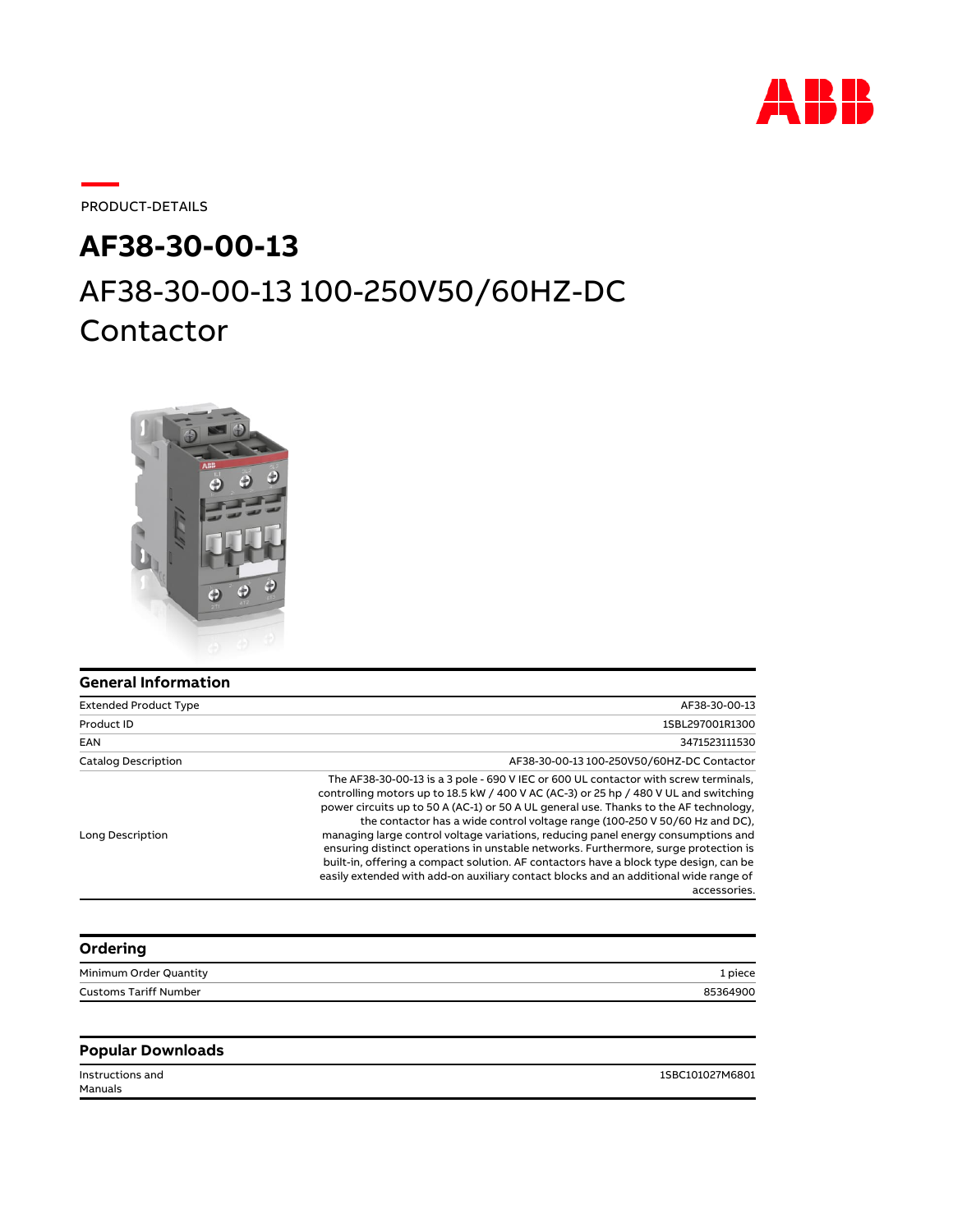| <b>Dimensions</b>             |           |
|-------------------------------|-----------|
| Product Net Width             | 45 mm     |
| Product Net Depth /<br>Length | 86 mm     |
| Product Net Height            | 86 mm     |
| Product Net Weight            | $0.31$ kg |

| Technical                                                               |                                                                                                                                                                                                                                                                                                                                                                        |
|-------------------------------------------------------------------------|------------------------------------------------------------------------------------------------------------------------------------------------------------------------------------------------------------------------------------------------------------------------------------------------------------------------------------------------------------------------|
| Number of Main<br>Contacts NO                                           | 3                                                                                                                                                                                                                                                                                                                                                                      |
| Number of Main<br>Contacts NC                                           | $\mathbf 0$                                                                                                                                                                                                                                                                                                                                                            |
| Number of Auxiliary<br>Contacts NO                                      | $\mathbf 0$                                                                                                                                                                                                                                                                                                                                                            |
| Number of Auxiliary<br>Contacts NC                                      | $\mathbf 0$                                                                                                                                                                                                                                                                                                                                                            |
| Standards                                                               | IEC 60947-1 / 60947-4-1 and EN 60947-1 / 60947-4-1, UL 508, CSA C22.2 N°<br>14                                                                                                                                                                                                                                                                                         |
| <b>Rated Operational</b><br>Voltage                                     | Main Circuit 690 V                                                                                                                                                                                                                                                                                                                                                     |
| Rated Frequency (f)                                                     | Main Circuit 50 / 60 Hz                                                                                                                                                                                                                                                                                                                                                |
| Conventional Free-air<br>Thermal Current (I <sub>th</sub> )             | acc. to IEC 60947-4-1, Open Contactors $q = 40$ °C 50 A                                                                                                                                                                                                                                                                                                                |
| Rated Operational<br>Current AC-1 (le)                                  | (690 V) 40 °C 50 A<br>(690 V) 60 °C 42 A<br>(690 V) 70 °C 37 A                                                                                                                                                                                                                                                                                                         |
| Rated Operational<br>Current AC-3 $(I_e)$                               | (415 V) 60 °C 38 A<br>(440 V) 60 °C 38 A<br>(500 V) 60 °C 33 A<br>(690 V) 60 °C 24 A<br>(380 / 400 V) 60 °C 38 A<br>(220 / 230 / 240 V) 60 °C 40 A                                                                                                                                                                                                                     |
| Rated Operational<br>Current AC-3e (I <sub>e</sub> )                    | (415 V) 60 °C 38 A<br>(440 V) 60 °C 38 A<br>(500 V) 60 °C 33 A<br>(690 V) 60 °C 24 A<br>(380 / 400 V) 60 °C 38 A<br>(220 / 230 / 240 V) 60 °C 40 A                                                                                                                                                                                                                     |
| Rated Operational Power<br>AC-3 $(P_e)$                                 | (400 V) 18.5 kW<br>(415 V) 18.5 kW<br>(440 V) 22 kW<br>(500 V) 22 kW<br>(690 V) 22 kW<br>(380 / 400 V) 18.5 kW<br>(220 / 230 / 240 V) 11 kW                                                                                                                                                                                                                            |
| <b>Rated Operational Power</b><br>AC-3e $(P_e)$                         | (415 V) 18.5 kW<br>(440 V) 22 kW<br>(500 V) 22 kW<br>(690 V) 22 kW<br>(380 / 400 V) 18.5 kW<br>(220 / 230 / 240 V) 11 kW                                                                                                                                                                                                                                               |
| Rated Short-time<br>Withstand Current Low<br>Voltage (I <sub>cw</sub> ) | at 40 °C Ambient Temp, in Free Air, from a Cold State 10 s 350 A<br>at 40 °C Ambient Temp, in Free Air, from a Cold State 15 min 50 A<br>at 40 °C Ambient Temp, in Free Air, from a Cold State 1 min 150 A<br>at 40 °C Ambient Temp, in Free Air, from a Cold State 1 s 700 A<br>at 40 °C Ambient Temp, in Free Air, from a Cold State 30 s 225 A<br>for 1 s -empty- A |
| Maximum Breaking<br>Capacity                                            | cos phi=0.45 (cos phi=0.35 for le > 100 A) at 440 V 500 A<br>cos phi=0.45 (cos phi=0.35 for le > 100 A) at 690 V 200 A                                                                                                                                                                                                                                                 |
| Maximum Electrical<br><b>Switching Frequency</b>                        | (AC-1) 600 cycles per hour<br>(AC-2 / AC-4) 150 cycles per hour<br>(AC-3) 1200 cycles per hour                                                                                                                                                                                                                                                                         |
| <b>Rated Insulation Voltage</b><br>$(U_i)$                              | acc. to IEC 60947-4-1 and VDE 0110 (Gr. C) 690 V<br>acc. to UL/CSA 600 V                                                                                                                                                                                                                                                                                               |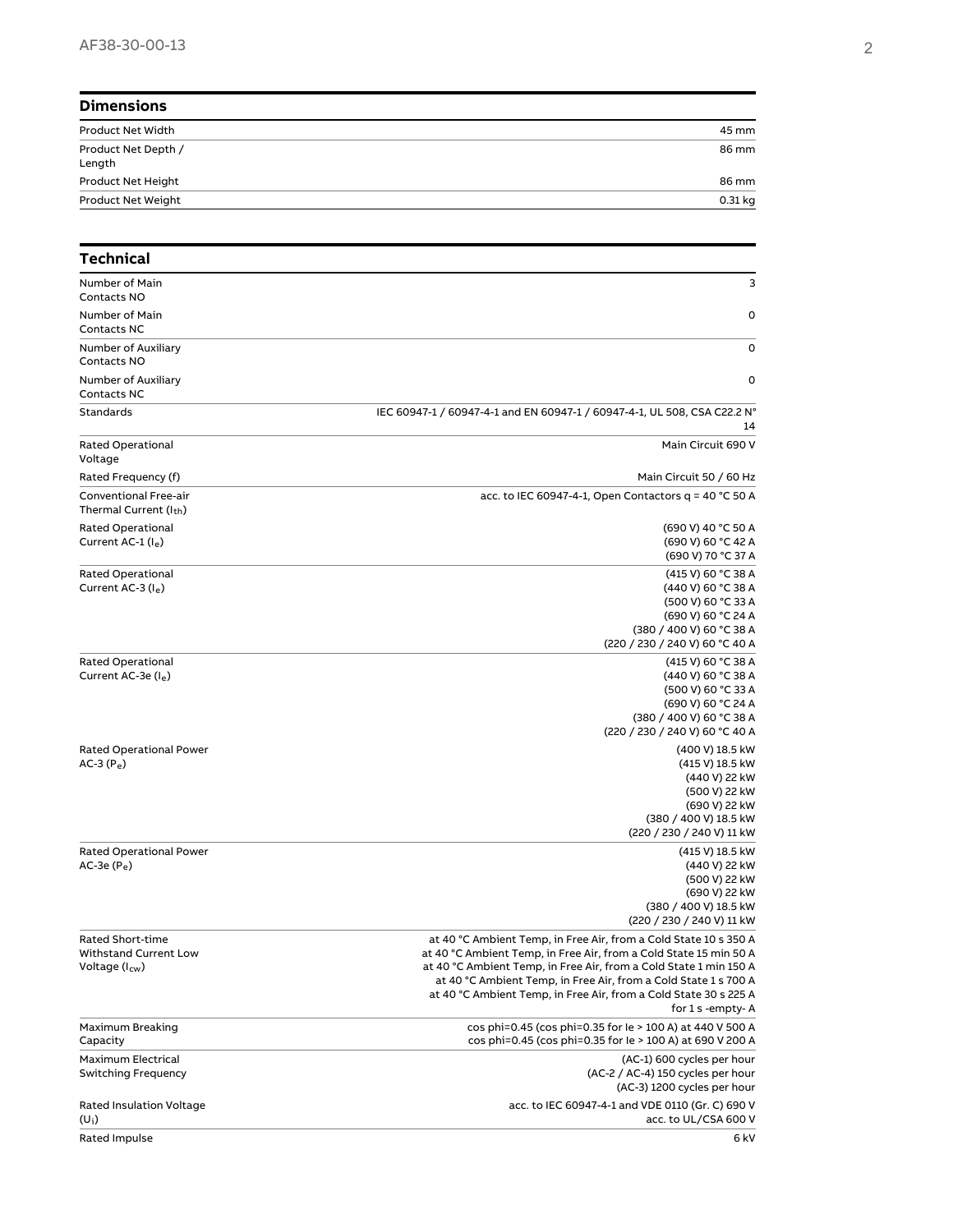| Withstand Voltage (U <sub>imp</sub><br>$\mathcal{C}$ |                                                                                                                                                                                                                                                            |
|------------------------------------------------------|------------------------------------------------------------------------------------------------------------------------------------------------------------------------------------------------------------------------------------------------------------|
| Maximum Mechanical<br><b>Switching Frequency</b>     | 3600 cycles per hour                                                                                                                                                                                                                                       |
| <b>Rated Control Circuit</b><br>Voltage $(U_c)$      | 50 Hz 100  250 V<br>60 Hz 100  250 V<br>DC Operation 100  250 V                                                                                                                                                                                            |
| Operate Time                                         | Between Coil De-energization and NC Contact Closing 13  98 ms<br>Between Coil De-energization and NO Contact Opening 11  95 ms<br>Between Coil Energization and NC Contact Opening 38  90 ms<br>Between Coil Energization and NO Contact Closing 40  95 ms |
| Mounting on DIN Rail                                 | TH35-7.5 (35 x 7.5 mm Mounting Rail) acc. to IEC 60715<br>TH35-15 (35 x 15 mm Mounting Rail) acc. to IEC 60715                                                                                                                                             |
| Mounting by Screws (not<br>supplied)                 | 2 x M4 screws placed diagonally                                                                                                                                                                                                                            |
| <b>Connecting Capacity</b><br>Main Circuit           | Flexible with Ferrule 1/2x 1.5  10 mm <sup>2</sup><br>Flexible with Insulated Ferrule 1x 1.5  10 mm <sup>2</sup><br>Flexible with Insulated Ferrule 2x 1.5  4 mm <sup>2</sup><br>Rigid $1/2x$ 2.5  10 mm <sup>2</sup>                                      |
| <b>Connecting Capacity</b><br>Control Circuit        | Flexible with Ferrule $1/2x$ 0.75  2.5 mm <sup>2</sup><br>Flexible with Insulated Ferrule 1x 0.75  2.5 mm <sup>2</sup><br>Flexible with Insulated Ferrule 2x 0.75  1.5 mm <sup>2</sup><br>Rigid $1/2x$ 1  2.5 mm <sup>2</sup>                              |
| Wire Stripping Length                                | Control Circuit 10 mm<br>Main Circuit 14 mm                                                                                                                                                                                                                |
| Degree of Protection                                 | acc. to IEC 60529, IEC 60947-1, EN 60529 Coil Terminals IP20<br>acc. to IEC 60529, IEC 60947-1, EN 60529 Main Terminals IP20                                                                                                                               |
| <b>Terminal Type</b>                                 | <b>Screw Terminals</b>                                                                                                                                                                                                                                     |

### **Technical UL/CSA**

| General Use Rating |
|--------------------|
| UL/CSA             |
| Horsepower Rating  |
| UL/CSA             |

#### (600 V AC) 50 A

(120 V AC) Single Phase 2 hp
(200 ... 208 V AC) Three Phase 10 hp
(220 ... 240 V AC) Three Phase 10 hp
(240 V AC) Single Phase 5 hp
(440 ... 480 V AC) Three Phase 25 hp
(550 ... 600 V AC) Three Phase 30 hp Control Circuit 11 in·lb
Main Circuit 22 in·lb

Tightening Torque UL/CSA

| <b>Environmental</b>                              |                                                                                                                                                                                  |
|---------------------------------------------------|----------------------------------------------------------------------------------------------------------------------------------------------------------------------------------|
| Ambient Air<br>Temperature                        | Close to Contactor Fitted with Thermal O/L Relay -25  60 °C<br>Close to Contactor without Thermal O/L Relay -40  70 °C<br>Close to Contactor for Storage -60  +80 °C             |
| Climatic Withstand                                | Category B according to IEC 60947-1 Annex Q                                                                                                                                      |
| Maximum Operating<br>Altitude Permissible         | Without Derating 3000 m                                                                                                                                                          |
| Resistance to Vibrations<br>acc. to IEC 60068-2-6 | 5  300 Hz 4 g closed position / 2 g open position                                                                                                                                |
| Resistance to Shock acc.<br>to IEC 60068-2-27     | Closed, Shock Direction: B1 25 q<br>Open, Shock Direction: B1 5 g<br>Shock Direction: A 30 g<br>Shock Direction: B2 15 q<br>Shock Direction: C1 25 q<br>Shock Direction: C2 25 q |
| <b>RoHS Status</b>                                | Following EU Directive 2011/65/EU                                                                                                                                                |

#### **Certificates and Declarations (Document Number)**

ABS Certificate ABS\_20-2060694-PDA BV Certificate BV\_2634H24898B0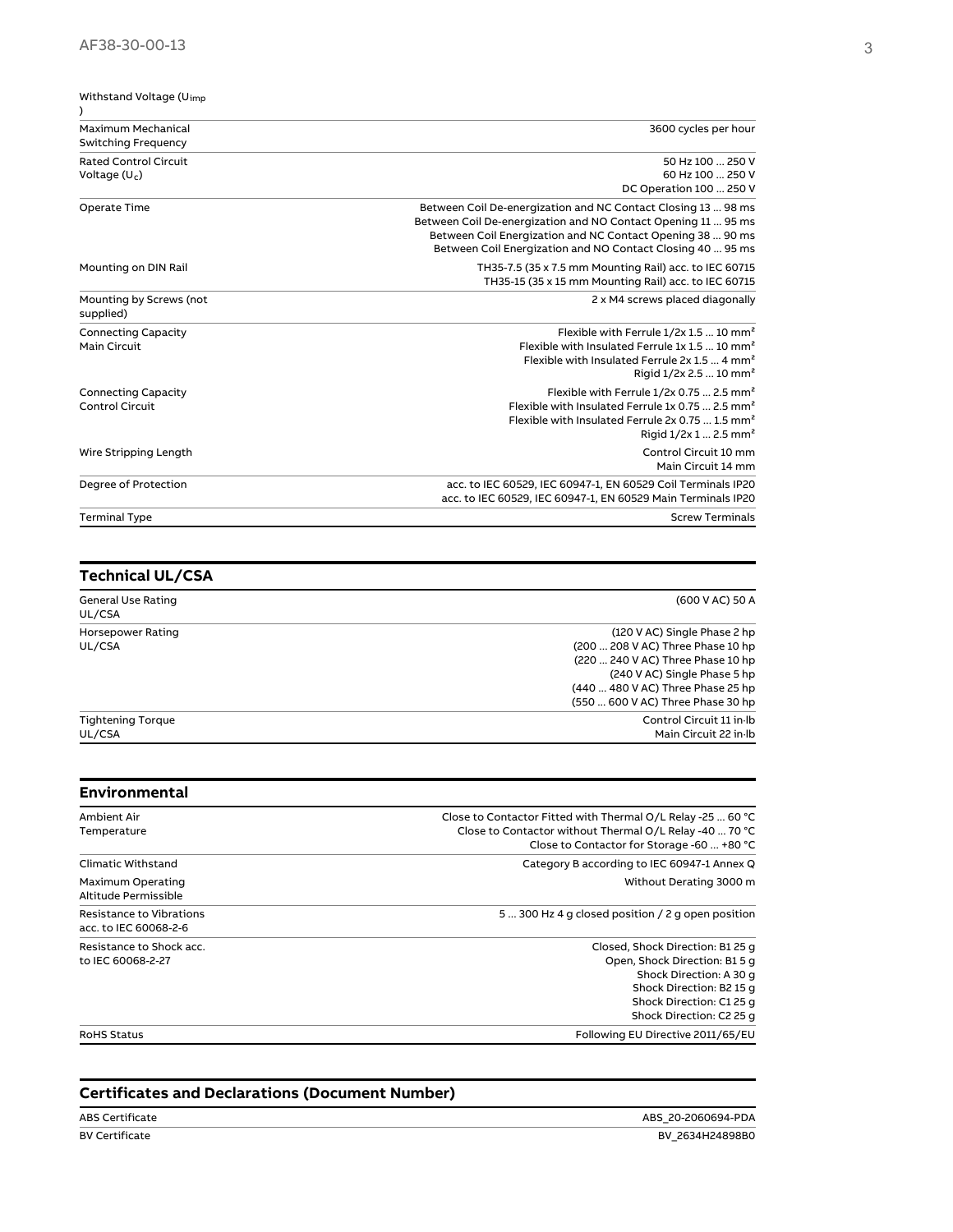| <b>CB Certificate</b>              | CB SE-96552M1                              |
|------------------------------------|--------------------------------------------|
| <b>CCC Certificate</b>             | CCC 2010010304445623                       |
| <b>CQC Certificate</b>             | CQC2010010304445623<br>CQC2020010304294316 |
| cUL Certificate                    | UL 20180227 E312527 7 1                    |
| Declaration of<br>Conformity - CCC | 2020980304001254<br>2020980304001052       |
| Declaration of<br>Conformity - CE  | 1SBD250000U1000                            |
| <b>DNV Certificate</b>             | DNV-GL TAE00001AF-3                        |
| <b>DNV GL Certificate</b>          | DNV-GL TAE00001AF-3                        |
| <b>EAC Certificate</b>             | EAC RU FRME77B03447                        |
| Environmental<br>Information       | 1SBD250149E1000<br>1SBC100222M0201         |
| <b>GL</b> Certificate              | DNV-GL TAE00001AF-3                        |
| <b>GOST Certificate</b>            | GOST POCCFR.ME77.B07175.pdf                |
| Instructions and<br>Manuals        | 1SBC101027M6801                            |
| <b>KC Certificate</b>              | KC HW02016-15001C                          |
| LR Certificate                     | LRS 1300087E1                              |
| <b>RINA Certificate</b>            | RINA ELE240318XG                           |
| <b>RMRS Certificate</b>            | RMRS 1802705280                            |
| <b>RoHS Information</b>            | 1SBD250000U1000                            |
| <b>UL Certificate</b>              | UL 20140305-E312527 7 1                    |
| <b>UL Listing Card</b>             | E312527                                    |

| <b>Container Information</b>      |               |
|-----------------------------------|---------------|
| Package Level 1 Units             | box 1 piece   |
| Package Level 1 Width             | 87 mm         |
| Package Level 1 Depth /<br>Length | 87 mm         |
| Package Level 1 Height            | 47 mm         |
| Package Level 1 Gross<br>Weight   | 0.31 kg       |
| Package Level 1 EAN               | 3471523111530 |
| Package Level 2 Units             | box 21 piece  |
| Package Level 2 Width             | 250 mm        |
| Package Level 2 Depth /<br>Length | 300 mm        |
| Package Level 2 Height            | 315 mm        |
| Package Level 2 Gross<br>Weight   | 13.95 kg      |
| Package Level 3 Units             | 1080 piece    |

| <b>Classifications</b>               |                                           |
|--------------------------------------|-------------------------------------------|
| <b>Object Classification</b><br>Code | O                                         |
| ETIM <sub>4</sub>                    | EC000066 - Magnet contactor, AC-switching |
| ETIM <sub>5</sub>                    | EC000066 - Magnet contactor, AC-switching |
| ETIM <sub>6</sub>                    | EC000066 - Power contactor, AC switching  |
| ETIM <sub>7</sub>                    | EC000066 - Power contactor, AC switching  |
| eClass                               | V11.0:27371003                            |
| <b>UNSPSC</b>                        | 39121529                                  |
| E-Number (Finland)                   | 3706309                                   |
| E-Number (Sweden)                    | 3211386                                   |